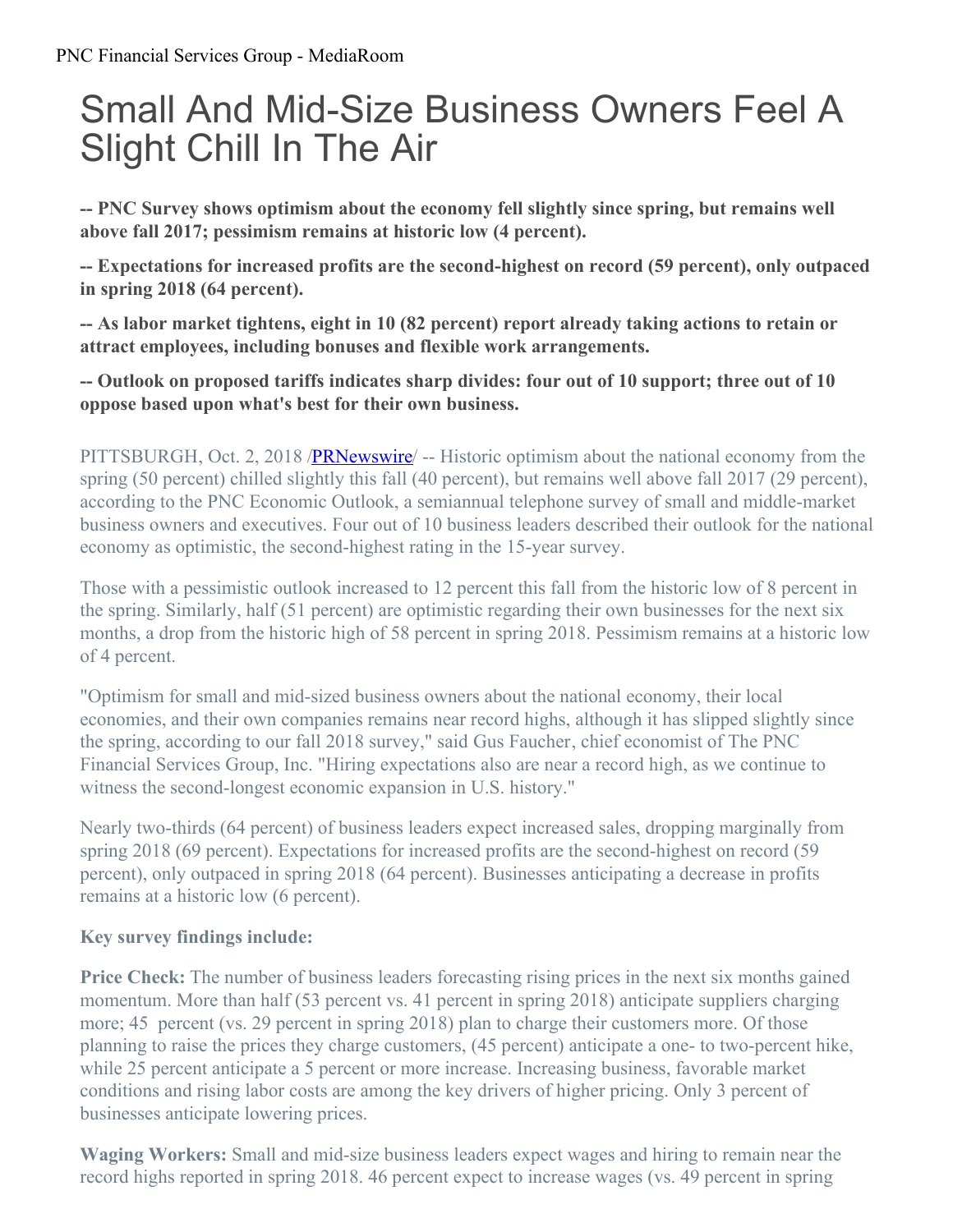2018), while the number planning to decrease workers' wages remains at a survey low of 2 percent.

**Bonus Round:** With the labor market continuing to tighten, eight in 10 (82 percent) business leaders across all industry sectors say they already have taken one or more actions to retain existing or to attract new employees: increasing wages/salaries (44 percent), offering or increasing bonuses (24 percent), and boosting benefits (24 percent). Over one in four (28 percent) have allowed more flexible work arrangements and one in 10 have relaxed hiring standards.

**The Three Faces of Tariffs:** Four out of 10 (41 percent) respondents report currently selling items or services to or buying items or services from other countries to some extent. The percentages are significantly higher for manufacturers (59 percent) and wholesalers/retailers (47 percent). However, only 8 percent of all respondents characterize the volume of that trade as "large." When asked to choose sides on increasing U.S. tariffs on other countries' goods based upon what's best for their own business, 41 percent are in support (33 percent in spring 2017) and 31 percent are opposed (32 percent in spring 2017); more than a quarter of business leaders (27 percent) are uncertain.

As a result, four out of 10 anticipate paying higher prices to suppliers. Three out of 10 business leaders (31 percent) expect to increase the prices they charge their customers should the United States impose increased tariffs on other countries' goods, but nearly half (47 percent) expect no impact. Nearly half of business leaders (48 percent) do not expect any impact on company sales, with 18 percent anticipating increased sales. Only 8 percent forecast decreased sales as a result of increased U.S. tariffs on goods from other countries.

**Taxed Out**: Familiarity with the impact of the federal Tax Cuts and Jobs Act of 2017 on business increased slightly to 32 percent (vs. 27 percent in spring 2018); 35 percent are familiar with the new tax law, but uncertain how it will affect their business, dropping from 45 percent in spring 2018. Significantly fewer business leaders (34 percent) view the potential impact to their bottom line as positive (43 percent in spring 2018 ). A third (32 percent) still believe it is too early to tell or simply do not know. 75 percent of business leaders have not made or do not expect to make any changes to their businesses as a result of tax reform, jumping from 61 percent in spring 2018.

A digital package containing national and regional survey results is available at <http://pnc.mediaroom.com/digital-packages>.

The PNC Financial Services Group, Inc. (NYSE: PNC) is one of the largest diversified financial services institutions in the United States, organized around its customers and communities for strong relationships and local delivery of retail and business banking including a full range of lending products; specialized services for corporations and government entities, including corporate banking, real estate finance and asset-based lending; wealth management and asset management. For information about PNC, visit **[www.pnc.com](http://www.pnc.com/)**.

## **Methodology**

The PNC Economic Outlook survey was conducted by telephone from 7/9/2018 to 9/13/2018, among small and mid-sized businesses. 503 interviews were conducted nationally. Sampling error for the nationwide results is +/- 4.4% at the 95% confidence level. The survey was conducted by Artemis Strategy Group [\(www.ArtemisSG.com](http://www.artemissg.com/)), a communications strategy research firm specializing in brand positioning and policy issues. The firm, headquartered in Washington D.C., provides communications research and consulting to a range of public and private sector clients.

DISCLAIMER: This report was prepared for general information purposes only and is not intended as specific advice or recommendations. Any reliance upon this information is solely and exclusively at your own risk. NOTE: The sum of percentages may not add to the total due to rounding.